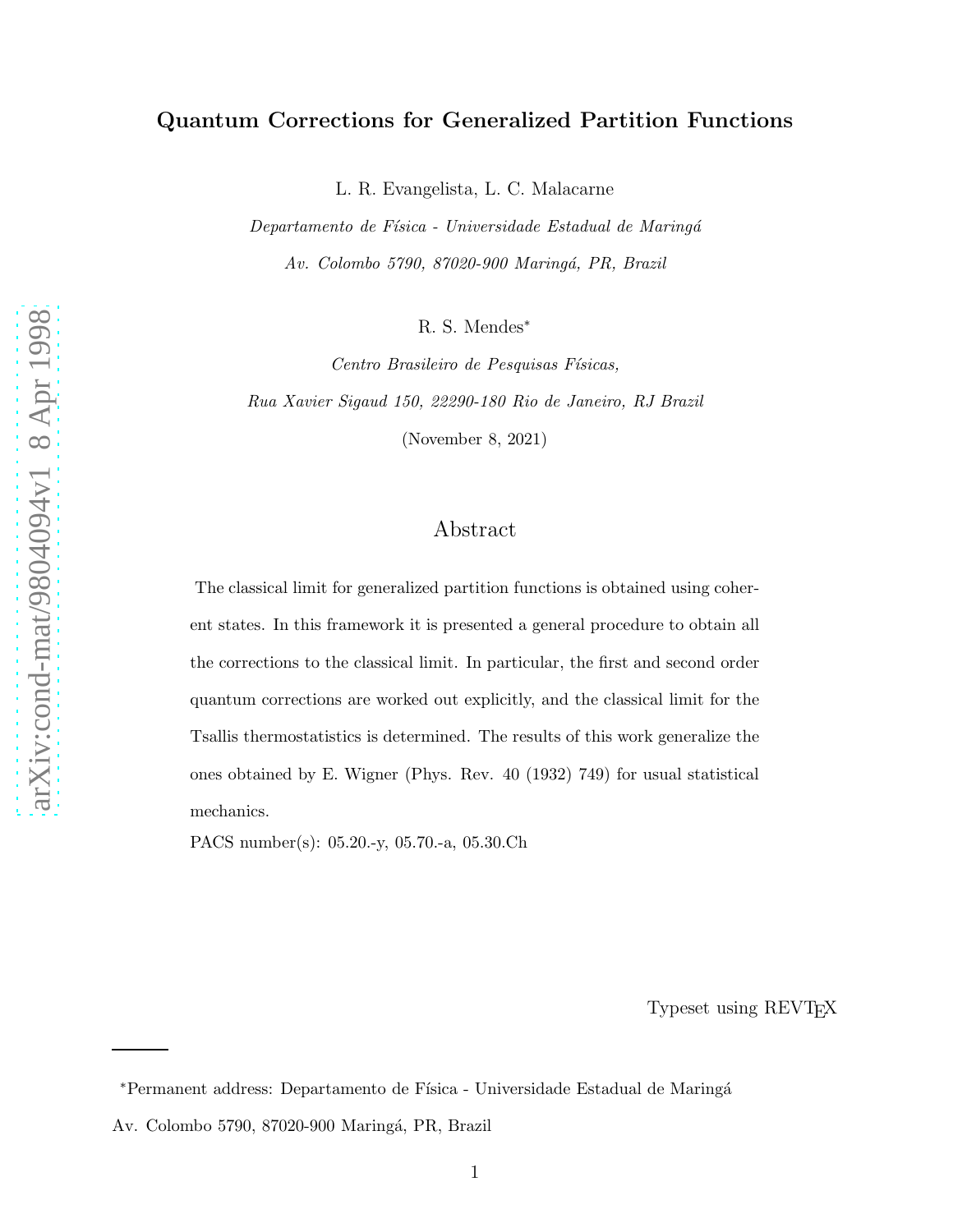### I. INTRODUCTION

Long-range interactions are present in many physical contexts. The nature of these interactions can be connected to spatial and temporal dependencies. For instance, anomalous diffusion [\[1–4\]](#page-11-0), astrophysics with long-range (gravitational) interactions[[5–9\]](#page-11-0), some magnetic systems $[10-12]$ , some surface tension questions  $[13,14]$ . In such cases we have a nonextensive behavior. This fact indicates that usual thermodynamics and statistical mechanics deserves some changes. Thus, it is important to generalize the concepts based in the usual thermostatistics. In this direction, it has been recently analyzed the Legendre transform structure [\[15,16\]](#page-11-0) and stability conditions [\[16\]](#page-11-0) in a very general context. The present work is devoted for kind of study. More precisely, the purpose of this work is to obtain the classical limit and its quantum corrections for arbitrary partition functions.

It is important to obtain the classical limit and its corrections because, in some cases, it is easier to calculate the classical partition function than the quantum one. This problem was solved first for the usual statistical mechanics by Wigner[[17\]](#page-11-0) using the Wigner functions, and by Kirkwood[[18](#page-12-0)] employing the Bloch equations (see also reference [\[19,20](#page-12-0)]). The procedure employed by Kirkwood can not be applied easily for generalized partition functions. On the other hand, the procedure used by Wigner can be in principle extended for arbitrary partition functions, but in this work we prefer to employ coherent states[[21\]](#page-12-0). By using coherent states we classify and give the prescription to calculate all the possible corrections for the classical partition function. Employing this prescription we obtain explicitly the first two corrections.

The general results obtained in this work can be in principle applied to an arbitrary thermostatistics. In particular, they are used in the context of Tsallis thermostatiscs. This thermostatistics was proposed in order to cover nonextensive systems (long-range microscopic memory, long-range forces, fractal space time). Thus, the Tsallis thermostatistics [\[22\]](#page-12-0) has interesting proprieties and has been applied in many situations, like for instance, self-gravitatingsystems  $[23–25]$  $[23–25]$  $[23–25]$ , two-dimensional-like turbulence  $[25]$  $[25]$  $[25]$ , Lévy-like  $[26–30]$  $[26–30]$  $[26–30]$  and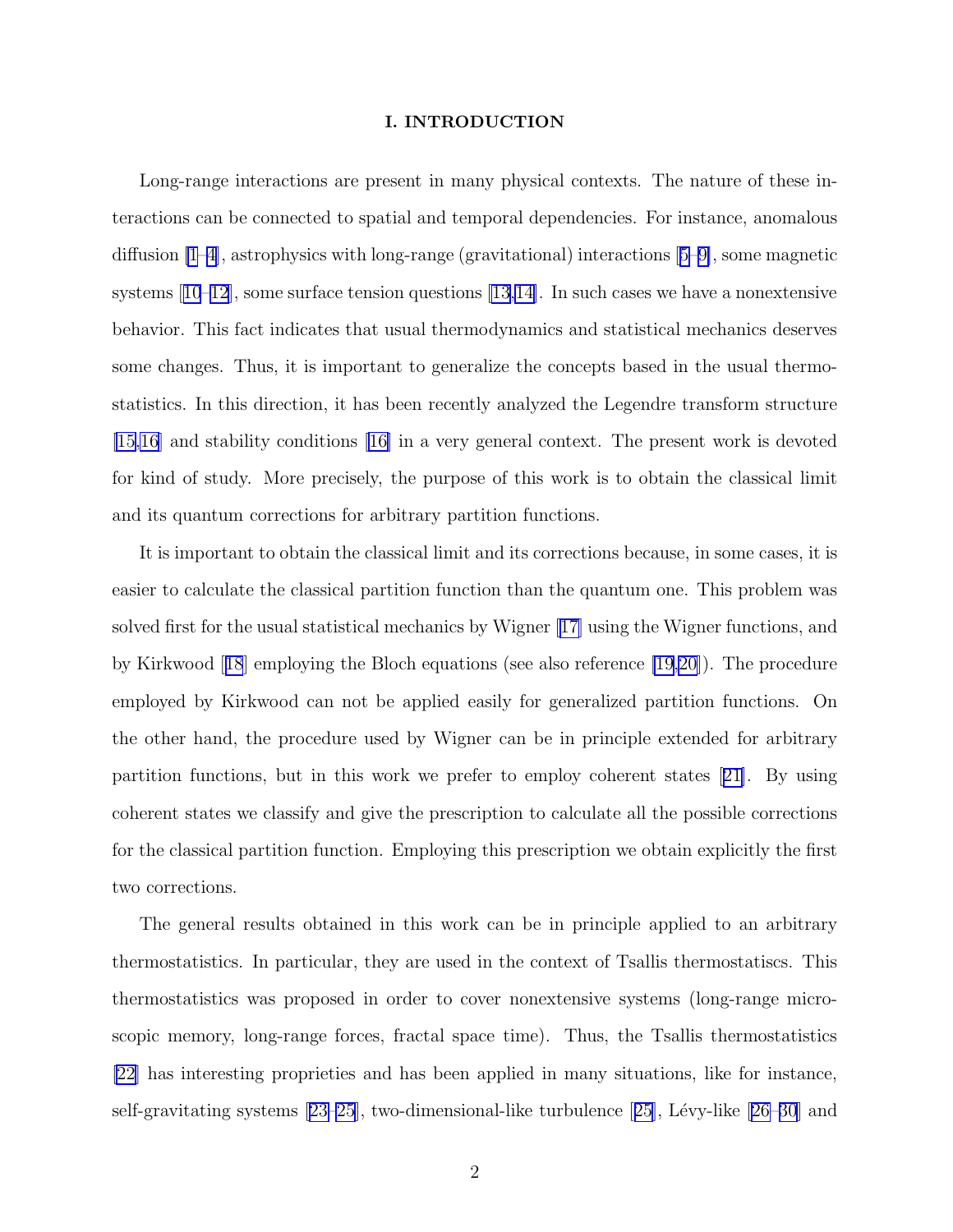<span id="page-2-0"></span>correlated-like[[31](#page-12-0)[–34](#page-13-0)] anomalous diffusion, solar neutrino problem [\[35\]](#page-13-0), linear response theory[[36\]](#page-13-0) and magnetic systems [\[37–40](#page-13-0)].

## II. QUANTUM CORRECTIONS

In this work we consider a partition function for a very general statistical mechanics,

$$
Z = Trf(\hat{H}),\tag{1}
$$

where Tr represents the trace,  $\hat{H}$  is the Hamiltonian of the system, and  $f(x)$  is the generalization of the exponential function of the usual thermostatistics.

To calculate the classical limit of (1) and its corrections it is convenient to employ coherent states. In particular, two basic properties of the coherent states are important for our calculations. The first one is the definition of coherent states, namely

$$
\hat{a}_n \mid z \rangle = z_n \mid z \rangle \,, \tag{2}
$$

where

$$
\hat{a}_n = \left(\sqrt{\frac{m_n \omega}{2\hbar}} \hat{q}_n + \frac{i}{\sqrt{2m_n \omega \hbar}} \hat{p}_n\right) ,\qquad (3)
$$

$$
z_n = \left(\sqrt{\frac{m_n \omega}{2\hbar}} q_n + \frac{i}{\sqrt{2m_n \omega \hbar}} p_n\right) , \qquad (4)
$$

and  $| z \rangle = \prod_{n=1}^{N} | z_n \rangle$ . In this expression for  $| z \rangle$ , N is the dimension of the configuration space, and each  $| z_n >$  is normalized,  $\langle z_n | z_n \rangle = 1$ . Moreover,  $q_n$  and  $p_n$  are respectively the classical values for coordinate and momentum  $n$ . The other property is the overcompleteness relation,

$$
1 = \int \prod_{n=1}^{N} \frac{dp_n dq_n}{2\pi \hbar} \mid z >< z \mid . \tag{5}
$$

Furthermore, employing the previous notation, we use  $\hat{A}$  to represent an operator and A to represent its classical analog.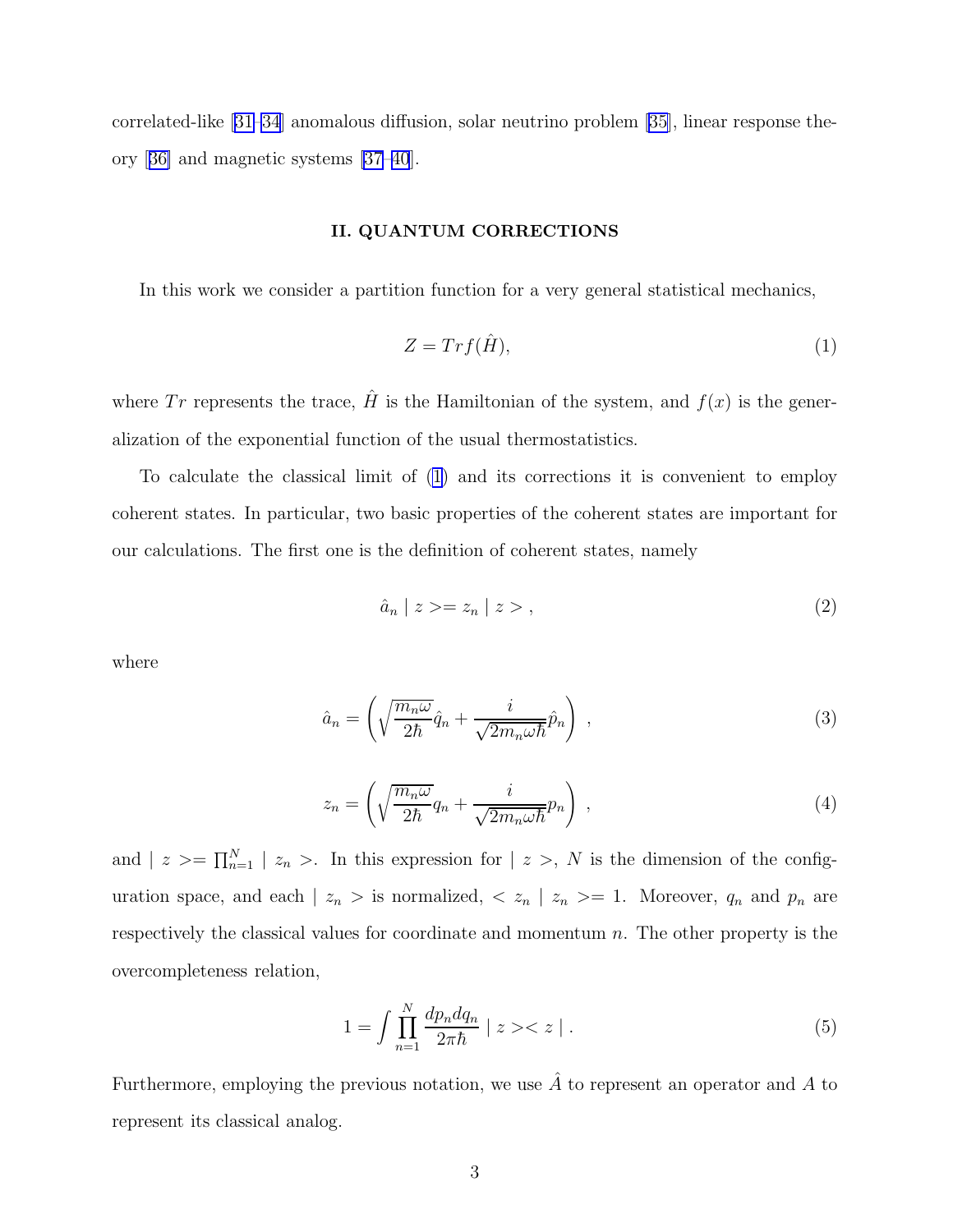<span id="page-3-0"></span>To obtain the corrections to the classical partition function we basically expand  $f(H)$ around its classical value,  $f(H)$ . More precisely, we write  $\hat{H}(\hat{p}_n, \hat{q}_n)$  as  $\hat{H}(p_n + \delta \hat{p}_n, q_n + \delta \hat{q}_n)$ and express  $f(\hat{H})$  as a power series in  $\delta\hat{H},$ 

$$
f(H + \delta \hat{H}) = f(H) + \frac{df}{dH} \delta \hat{H} + \frac{1}{2} \frac{d^2 f}{dH^2} (\delta \hat{H})^2 + \dots,
$$
\n(6)

where

$$
\delta \hat{H} = H(p_n + \delta \hat{p}_n, q_n + \delta \hat{q}_n) - H(p_n, q_n) , \qquad (7)
$$

$$
\hat{H} = H(\hat{p}_n, \hat{q}_n) = \sum_{n=1}^{N} \frac{\hat{p}_n^2}{2m_n} + V(\hat{q}_n) ,
$$
\n(8)

 $\delta \hat{q}_n = \hat{q}_n - q_n$  and  $\delta \hat{p}_n = \hat{p}_n - p_n$ . Note that in the present analysis we are considering a Hamiltonian that depends only on the spatial coordinates and its corresponding momenta.

By using the relation [\(5](#page-2-0)) we can now express the partition function as

$$
Z = \int \prod_{n=1}^{N} \frac{dp_n dq_n}{2\pi\hbar} < z \mid f(H + \delta\hat{H}) \mid z > , \tag{9}
$$

and to calculate it we employ the expansion presented above. The first term of this expansion gives the classical partition function,

$$
Z_0 = \int \prod_{n=1}^{N} \frac{dp_n dq_n}{2\pi \hbar} f(H) \,. \tag{10}
$$

The corrections to (10) can be classified using a simple but important result, i.e.

$$
\langle z \mid \delta \hat{X}_1 ... \delta \hat{X}_u \mid z \rangle \propto \hbar^{u/2} \,, \tag{11}
$$

where  $\delta \hat{X}_n$  can be  $\delta \hat{q}_n$  or  $\delta \hat{p}_n$ . In fact, the expression (11) comes directly from the definition of  $\delta \hat{q}_n$  and  $\delta \hat{p}_n$ ,

$$
\delta\hat{q}_n = \sqrt{\frac{\hbar}{2m_n\omega}} \left( \delta \hat{a}_n^\dagger + \delta \hat{a}_n \right) \tag{12}
$$

and

$$
\delta\hat{p}_n = i \sqrt{\frac{m_n \omega \hbar}{2}} \left( \delta \hat{a}_n^\dagger - \delta \hat{a}_n \right) , \qquad (13)
$$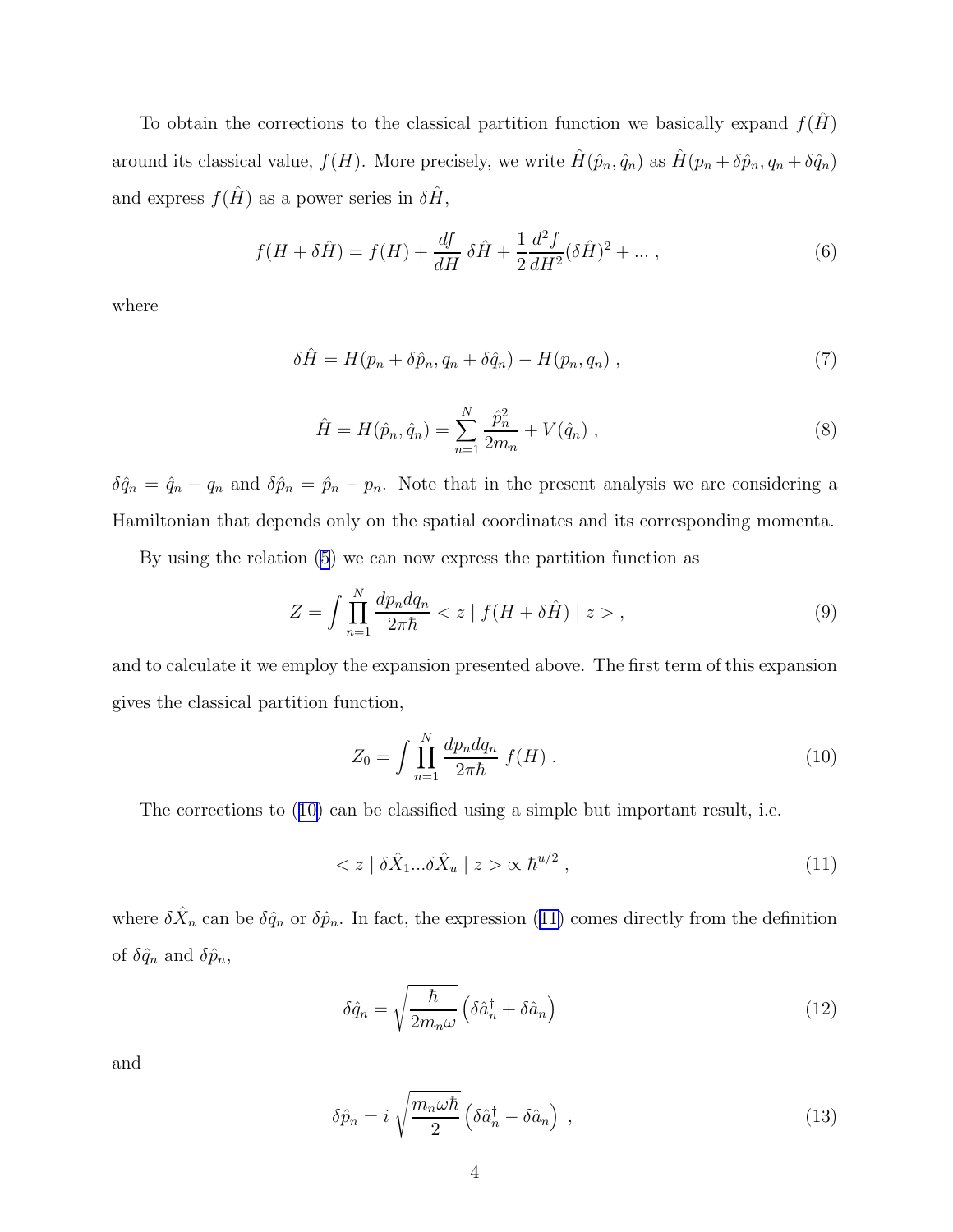<span id="page-4-0"></span>where  $\delta \hat{a}_n = \hat{a}_n - z_n$  and  $\delta \hat{a}_n^{\dagger} = \hat{a}_n^{\dagger} - z_n^*$ . Furthermore, when u is an odd number a direct calculationleads to  $\langle z | \delta \hat{X}_1...\delta \hat{X}_u | z \rangle = 0$ . Therefore, the corrections to ([10\)](#page-3-0) are proportional to integer powers of  $\hbar$ . Thus, the partition function can be written as

$$
Z = Z_0 + \hbar Z_1 + \hbar^2 Z_2 + \dots \tag{14}
$$

For instance, the first and second quantum corrections,  $\hbar Z_1$  and  $\hbar Z_2$ , comes respectively from the second and fourth order expansions in  $\delta \hat{q}_k$  and  $\delta \hat{p}_k$ .

Let us now proceed to calculate the first quantum correction. First we note, by means ofequation  $(2)$  $(2)$ ,  $(12)$  $(12)$  and  $(13)$ , that

$$
\langle z \mid \begin{cases} \delta \hat{q}_n \delta \hat{q}_k \\ \delta \hat{q}_n \delta \hat{p}_k \\ \delta \hat{p}_n \delta \hat{q}_k \\ \delta \hat{p}_n \delta \hat{p}_k \end{cases} \mid z \rangle = \hbar \begin{cases} 1/(m_n \omega) \\ i \\ \frac{\delta_{nk}}{2} \\ -i \\ m_n \omega \end{cases} (15)
$$

Moreover, from [\(6\)](#page-3-0),([7](#page-3-0)) and [\(8\)](#page-3-0) these mean values are present only in  $\delta \hat{H}$  and  $(\delta \hat{H})^2$ . Consequently,by using the equations  $(7),(8)$  $(7),(8)$  $(7),(8)$  $(7),(8)$  and  $(15)$  we conclude that

$$
\langle z | \delta \hat{H} | z \rangle = \frac{\hbar \omega}{2} \sum_{n=1}^{N} \left[ \frac{1}{2} + \frac{1}{2m_n \omega^2} \frac{\partial^2 V}{\partial q_n^2} \right] + \mathcal{O}(\hbar^2)
$$
(16)

and

$$
\langle z \mid (\delta \hat{H})^2 \mid z \rangle = \frac{\hbar \omega}{2} \sum_{n=1}^N \left[ \frac{p_n^2}{m_n} + \frac{1}{m_n \omega^2} \left( \frac{\partial V}{\partial q_n} \right)^2 \right] + \mathcal{O}(\hbar^2) \,. \tag{17}
$$

Itfollows directly from  $(6)$  $(6)$ ,  $(9)$  $(9)$ ,  $(14)$ ,  $(16)$  and  $(17)$  that

$$
Z_1 = \frac{\omega}{4} \int \prod_{n=1}^N \frac{dq_n dp_n}{2\pi\hbar} \sum_{j=1}^N \left\{ \left( \frac{df}{dH} + \frac{p_j^2}{m_j} \frac{d^2 f}{dH^2} \right) + \frac{1}{m_j \omega^2} \left[ \frac{\partial^2 V}{\partial q_j^2} \frac{df}{dH} + \left( \frac{\partial V}{\partial q_j} \right)^2 \frac{d^2 f}{dH^2} \right] \right\} \ . \tag{18}
$$

This expression can be written in a more compact form. In fact, after some derivations we verify that

$$
Z_1 = \frac{\omega}{4} \int \prod_{n=1}^N \frac{dq_n dp_n}{2\pi\hbar} \sum_{j=1}^N \left[ \frac{\partial}{\partial p_j} \left( p_j \frac{df}{dH} \right) + \frac{1}{m_j \omega^2} \frac{\partial}{\partial q_j} \left( \frac{\partial V}{\partial q_j} \frac{df}{dH} \right) \right] \,. \tag{19}
$$

Furthermore, the expression (19) is more convenient than (18) for future discussions.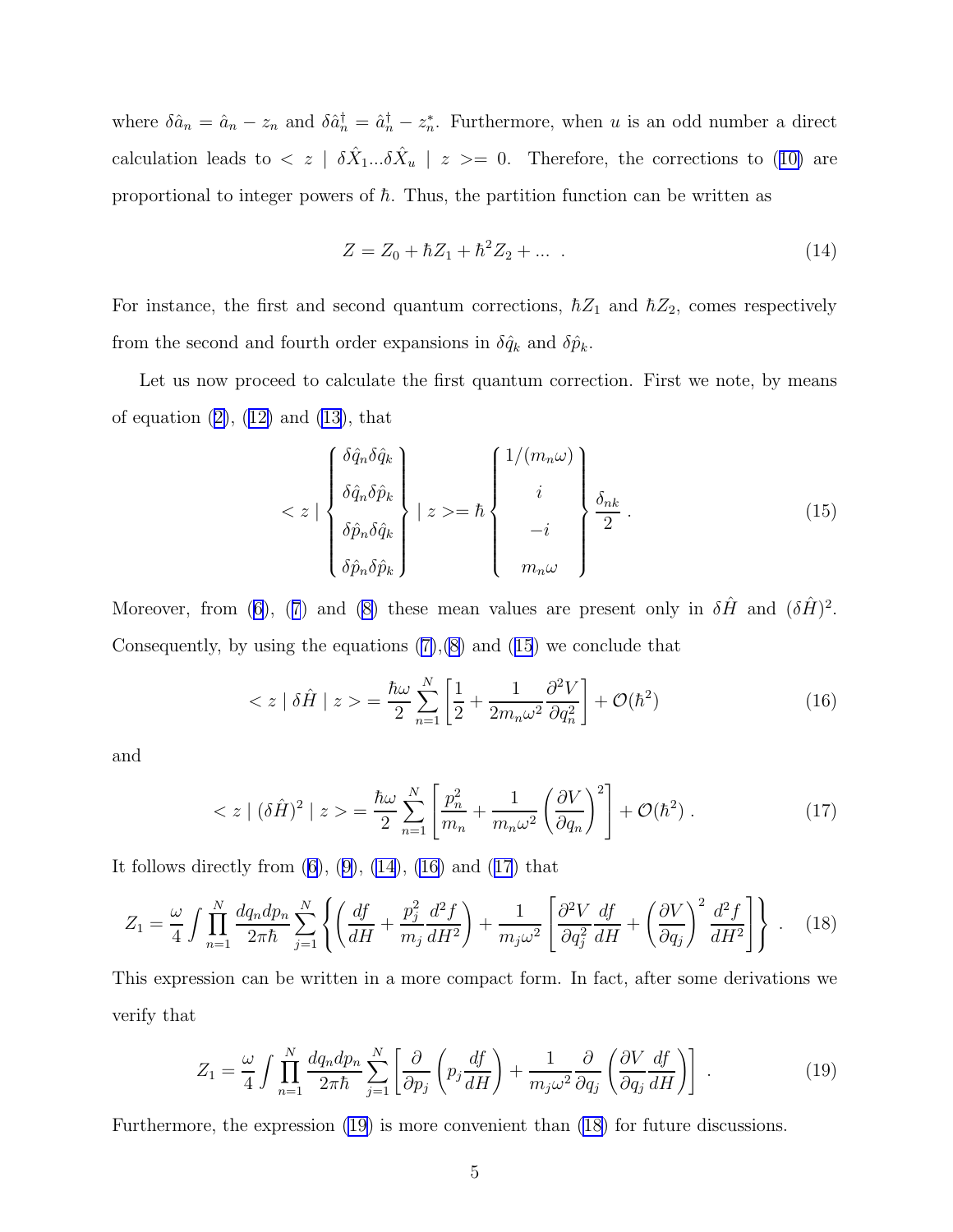The calculation of the second quantum correction,  $\hbar^2 Z_2$ , is similar to the previous one. In fact, to obtain the analogous formula to([15](#page-4-0)),

$$
\langle \delta X_n \delta X_k \delta X_s \delta X_u \rangle = -m_n^{-\sigma_n/2} m_k^{-\sigma_k/2} m_s^{-\sigma_s/2} m_u^{-\sigma_u/2} (i\omega)^{-(\sigma_n + \sigma_k + \sigma_s + \sigma_u)/2} \times \sigma_n [\sigma_s \delta_{nk} + \sigma_k (\delta_{ku} \delta_{sn} + \delta_{nu} \delta_{ks})], \tag{20}
$$

it is necessary only the equations([2](#page-2-0)), [\(12](#page-3-0)) and [\(13\)](#page-3-0). In the expression (20) it was used a compactnotation suggested in the Eq. ([11\)](#page-3-0) because there are sixteen combinations of  $\delta q_j$ and  $\delta p_j$ . In this notation  $\delta X_j = \hbar^{1/2} i^{(1-\sigma_j)/2} (m_j \omega)^{-\sigma_j/2} (\delta a_j^{\dagger} + \sigma_j \delta a)$  is equal to  $\delta q_j$  when  $\sigma_j = 1$  $\sigma_j = 1$  $\sigma_j = 1$  and equal to  $\delta p_j$  when  $\sigma_j = -1$ . By using the expressions ([15\)](#page-4-0) and (20) we can obtain after some calculation the contributions proportional to  $\hbar$  and  $\hbar^2$  in  $\lt z \mid (\hat{H})^n \mid z >$ , i. e.

$$
\langle z | \delta \hat{H} | z \rangle = \frac{\hbar \omega}{2} \sum_{n=1}^{N} \left[ \frac{1}{2} + \frac{1}{2m_n \omega^2} \frac{\partial^2 V}{\partial q_n^2} \right] + \frac{\hbar^2}{4\omega^2} \sum_{nk} \frac{1}{8m_n m_k} \frac{\partial^4 V}{\partial q_n^2 \partial_k^2} + \mathcal{O}(\hbar^3) , \tag{21}
$$

$$
\langle z \mid (\delta \hat{H})^2 \mid z \rangle = \frac{\hbar \omega}{2} \sum_{n=1}^N \left[ \frac{p_n^2}{m_n} + \frac{1}{m_n \omega^2} \left( \frac{\partial V}{\partial q_n} \right)^2 \right] + \frac{\hbar^2}{4} \sum_{j,k=1}^N \left\{ \frac{1}{\omega^2 m_j m_k} \left[ \frac{\partial V}{\partial q_j} \frac{\partial^3 V}{\partial q_j \partial q_k^2} \right] + \frac{1}{4} \frac{\partial^2 V}{\partial q_j^2} \frac{\partial^2 V}{\partial q_k^2} + \frac{1}{2} \left( \frac{\partial^2 V}{\partial q_j \partial q_k} \right)^2 \right\} + \left( -\frac{\delta_{jk}}{m_j} + \frac{1}{2m_j} \right) \frac{\partial^2 V}{\partial q_k^2} + \omega^2 \left( \frac{1}{4} + \frac{\delta_{jk}}{2} \right) \right\} + \mathcal{O}(\hbar^3) , \tag{22}
$$

$$
\langle z \mid (\delta \hat{H})^3 \mid z \rangle = \frac{3\hbar^2}{4} \sum_{j,k=1}^N \left\{ \frac{1}{\omega^2 m_j m_k} \left[ \frac{1}{2} \left( \frac{\partial V}{\partial q_j} \right)^2 \frac{\partial^2 V}{\partial q_k^2} + \frac{\partial V}{\partial q_j} \frac{\partial V}{\partial q_k} \frac{\partial^2 V}{\partial q_j \partial q_k} \right] + \frac{p_j^2}{2m_j m_k} \frac{\partial^2 V}{\partial q_k^2} - \frac{p_j p_k}{3m_j m_k} \frac{\partial^2 V}{\partial q_j \partial q_k} + \frac{1}{2m_j} \left( \frac{\partial V}{\partial q_j} \right)^2 \left( \delta_{kk} - \frac{2}{3} \right) + \omega^2 \frac{p_j^2}{2m} (\delta_{kk} + 2) \right\} + \mathcal{O}(\hbar^3) , \tag{23}
$$

and

$$
\langle z \mid (\delta \hat{H})^4 \mid z \rangle = 3\hbar^2 \sum_{j,k=1}^N \left\{ \frac{1}{4\omega^2 m_j m_k} \left( \frac{\partial V}{\partial q_j} \right)^2 \left( \frac{\partial V}{\partial q_k} \right)^2 + \frac{p_j^2}{2m_j m_k} \left( \frac{\partial V}{\partial q_k} \right)^2 + \omega^2 \frac{p_j^2}{2m_j} \frac{p_k^2}{2m_k} \right\} + \mathcal{O}(\hbar^3) \tag{24}
$$

It is convenient now to group the terms of the previous expressions with the same power in  $\omega$ . Thus, the expression for  $Z_2$  can be written as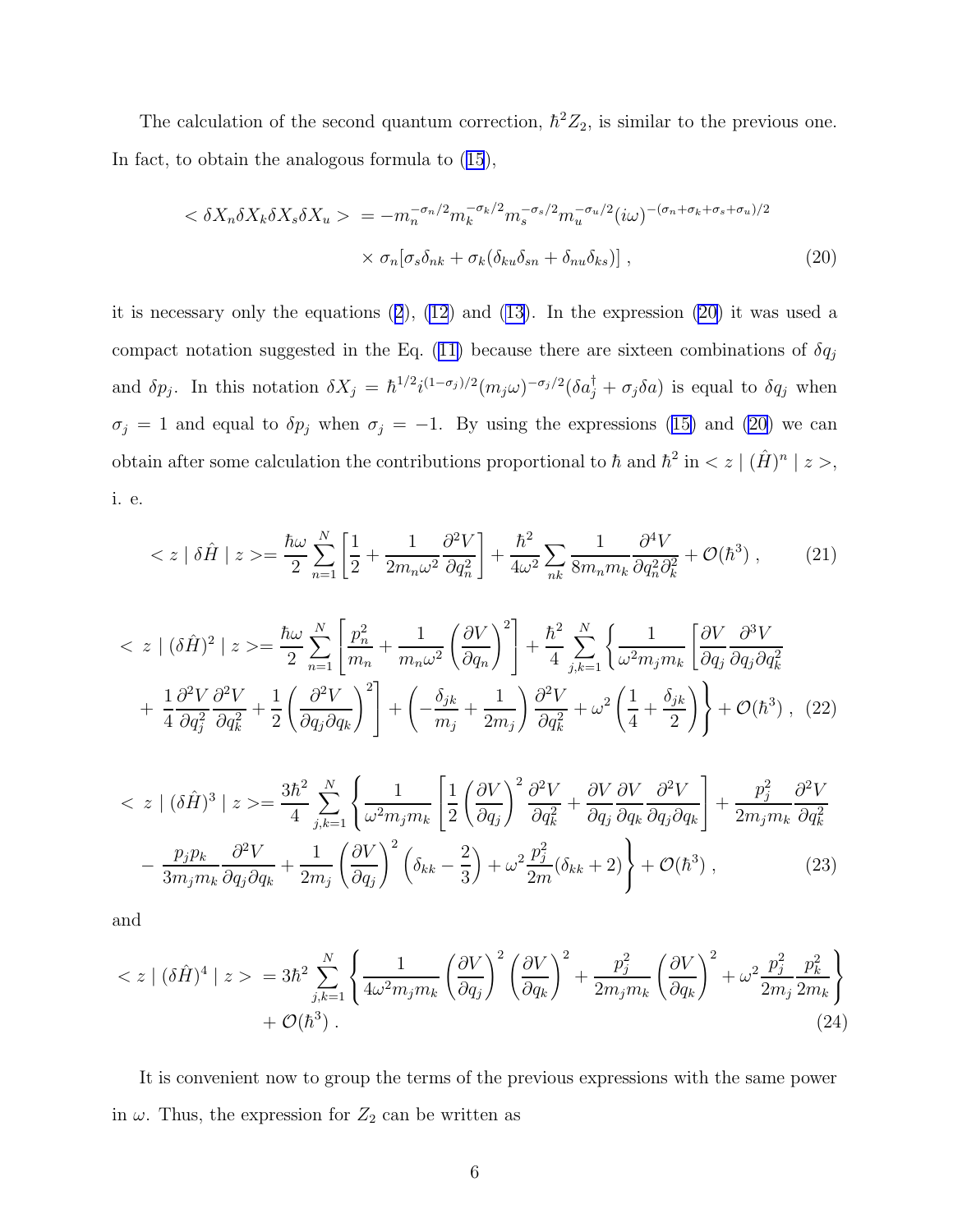$$
Z_2 = \int \prod_{n=1}^{N} \frac{dq_n dp_n}{2\pi\hbar} \left(\frac{1}{w^2} I_1 + I_2 + w^2 I_3\right) , \qquad (25)
$$

where

$$
I_{1} = \frac{1}{8} \sum_{j,k=1}^{N} \frac{1}{m_{j} m_{k}} \left\{ \left( \frac{1}{4} \frac{\partial^{4} V}{\partial q_{j}^{2} \partial q_{k}^{2}} \right) \frac{df}{dH} + \left[ \frac{\partial V}{\partial q_{j}} \frac{\partial^{3} V}{\partial q_{j} \partial q_{k}^{2}} + \frac{1}{4} \frac{\partial^{2} V}{\partial q_{j}^{2}} \frac{\partial^{2} V}{\partial q_{k}^{2}} + \frac{1}{2} \left( \frac{\partial^{2} V}{\partial q_{j} \partial q_{k}} \right)^{2} \right] \frac{d^{2} f}{dH^{2}} + \left[ \frac{1}{2} \left( \frac{\partial V}{\partial q_{j}} \right)^{2} \frac{\partial^{2} V}{\partial q_{k}^{2}} + \frac{\partial V}{\partial q_{j}} \frac{\partial V}{\partial q_{k}} \frac{\partial^{2} V}{\partial q_{j} \partial q_{k}} \right] \frac{d^{3} f}{dH^{3}} + \left[ \frac{1}{4} \left( \frac{\partial V}{\partial q_{j}} \right)^{2} \left( \frac{\partial V}{\partial q_{k}} \right)^{2} \right] \frac{d^{4} f}{dH^{4}} \right\} , \qquad (26)
$$

$$
I_2 = \frac{1}{8} \sum_{j,k=1}^N \left\{ \left[ \left( -\frac{\delta_{jk}}{m_j} + \frac{1}{2m_j} \right) \frac{\partial^2 V}{\partial q_k^2} \right] \frac{d^2 f}{dH^2} + \left[ \frac{p_j^2}{2m_j m_k} \frac{\partial^2 V}{\partial q_k^2} - \frac{p_j p_k}{3m_j m_k} \frac{\partial^2 V}{\partial q_j \partial q_k} \right] + \frac{1}{2m_j} \left( \frac{\partial V}{\partial q_j} \right)^2 \left( \delta_{kk} - \frac{2}{3} \right) \right\} \frac{d^3 f}{dH^3} + \left[ \frac{p_j^2}{2m_j m_k} \left( \frac{\partial V}{\partial q_k} \right)^2 \right] \frac{d^4 f}{dH^4} \right\} ,
$$
 (27)

and

$$
I_3 = \frac{1}{8} \sum_{j,k=1}^{N} \left\{ \left( \frac{1}{4} + \frac{\delta_{jk}}{2} \right) \frac{d^2 f}{dH^2} + \left[ \frac{1}{2m} p_j^2 (\delta_{kk} + 2) \right] \frac{d^3 f}{dH^3} + \left( \frac{p_j^2}{2m_j} \frac{p_k^2}{2m_k} \right) \frac{d^4 f}{dH^4} \right\} \,. \tag{28}
$$

As in the  $Z_1$  case it is more convenient, for the following discussions, to write  $I_1$ ,  $I_2$  and  $I_3$ in a more compact form,

$$
I_1 = \frac{1}{32} \sum_{j,k=1}^{N} \frac{\partial^3}{\partial q_j \partial q_k^2} \left( \frac{1}{m_j m_k} \frac{\partial V}{\partial q_j} \frac{df}{dH} \right) ,
$$
 (29)

$$
I_2 = -\frac{1}{4} \sum_{k=1}^{N} \frac{1}{m_k} \left(\frac{\partial^2 V}{\partial q_k^2}\right) \frac{d^2 f}{dH^2} - \frac{1}{6} \sum_{j,k=1}^{N} \left[ \frac{p_j}{m_j} \frac{p_k}{m_k} \frac{\partial^2 V}{\partial q_j \partial q_k} + \frac{1}{m_j m_k} \left(\frac{\partial V}{\partial q_k}\right)^2 \right] \frac{d^3 f}{dH^3}
$$

$$
- \frac{1}{8} \sum_{k=1}^{N} \left( \frac{p_k}{m_k} \frac{\partial V}{\partial q_k} \right)^2 \frac{d^4 f}{dH^4} + \frac{1}{8} \sum_{j,k=1}^{N} \frac{\partial}{\partial q_k} \frac{\partial}{\partial p_j} \left[ \left( \frac{p_k}{m_k} \frac{\partial V}{\partial q_j} + \frac{p_j}{2m_j} \frac{\partial V}{\partial q_k} \right) \frac{d^2 f}{dH^2} \right],
$$
(30)

and

$$
I_3 = \frac{1}{32} \sum_{j=1}^{N} \frac{\partial}{\partial p_j} \left[ p_j \frac{d^2 f}{dH^2} + \sum_{k=1}^{N} \frac{\partial}{\partial p_k} \left( p_j p_k \frac{d^2 f}{dH^2} \right) \right] \tag{31}
$$

This general procedure can be extended to other orders in  $\hbar$  to obtains further quantum corrections, but we prefer to discuss the previous results.

In  $Z_1$  and  $Z_2$  are present terms which depends of the frequency  $\omega$  employed in the definition of the coherent states. Note that these terms are surface terms. However, a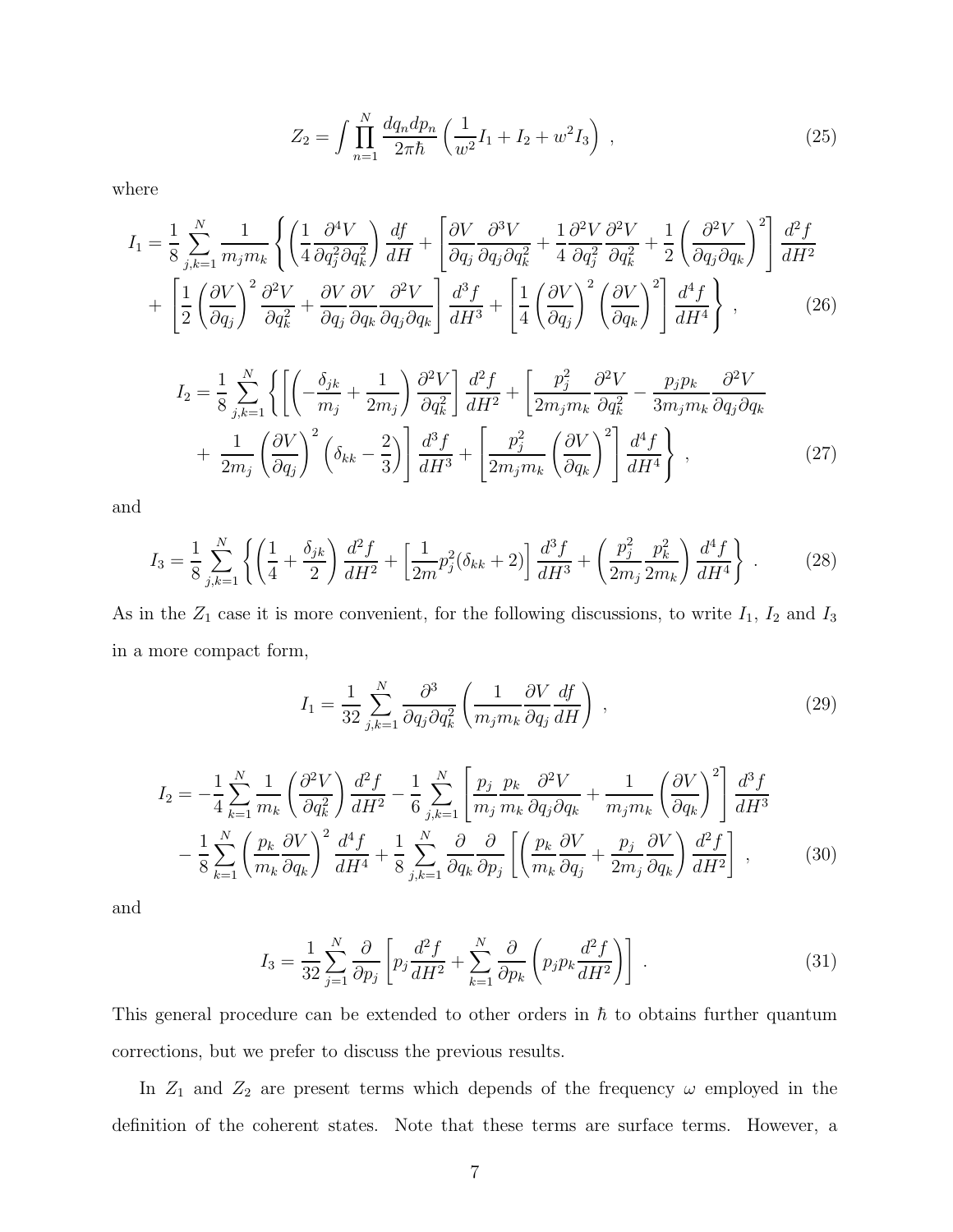<span id="page-7-0"></span>classical limit can not depend on the particular choice of the coherent states basis. This apparent contradiction can be eliminated if we consider that in a macroscopic body the surface effects can be neglected when we compare them with the bulk contributions. By using this consideration we conclude that the  $\hbar Z_1$  contribution to the partition function can be neglected, and only  $I_2$  is relevant in the computation of  $\hbar^2 Z_2$ . Therefore, when these considerations are employed we verify directly that

$$
Z = \int \prod_{n=1}^{N} \frac{dp_n dq_n}{2\pi \hbar} f(H) + \hbar^2 \int \prod_{n=1}^{N} \frac{dp_n dq_n}{2\pi \hbar} \left\{ -\frac{1}{4} \sum_{k=1}^{N} \frac{1}{m_k} \left( \frac{\partial^2 V}{\partial q_k^2} \right) \frac{d^2 f}{dH^2} - \frac{1}{6} \sum_{j,k=1}^{N} \left[ \frac{p_j}{m_j} \frac{p_k}{m_k} \frac{\partial^2 V}{\partial q_j \partial q_k} + \frac{1}{m_j m_k} \left( \frac{\partial V}{\partial q_k} \right)^2 \right] \frac{d^3 f}{dH^3} - \frac{1}{8} \sum_{k=1}^{N} \left( \frac{p_k}{m_k} \frac{\partial V}{\partial q_k} \right)^2 \frac{d^4 f}{dH^4} + \mathcal{O}(\hbar^2) \tag{32}
$$

Note that, as it is expected,  $f(H) = \exp(-\beta H)$  in the previous expression recovers the usual results [\[17](#page-11-0)[,19,20](#page-12-0)].

## III. THE CASE OF TSALLIS THERMOSTATISTICS

We apply now the previous findings for Tsallis thermostatistics [\[22\]](#page-12-0). The entropy is defined as

$$
S_q = \frac{Tr[\hat{\rho}(1 - \hat{\rho}^{q-1})]}{q-1} \,, \tag{33}
$$

where q is a real parameter and  $\rho$  is the density matrix. Note that q gives, essentially, the measure of the non-extensivity of (33). Furthermore, to thermal averages, one has to use the q-expectation value defined as

$$
\langle \hat{A} \rangle_q = Tr(\hat{\rho}^q A) \tag{34}
$$

for some relevant observable  $\hat{A}$ . Thus, the canonical distribution is given by

$$
f(\hat{H}) = \left[1 - (1 - q)\beta \hat{H}\right]^{\frac{1}{1 - q}}.
$$
\n(35)

When  $(1 - q)\beta E_n > 1$ , where  $E_n$  are the eigenvalue of  $\hat{H}$ , the probability is not be positive defined quantity. To avoid this behavior it is usually assumed that  $f(\hat{H})$ . In particular, the Tsallis thermostatistics reduces to the usual one in the limit  $q \to 1$ .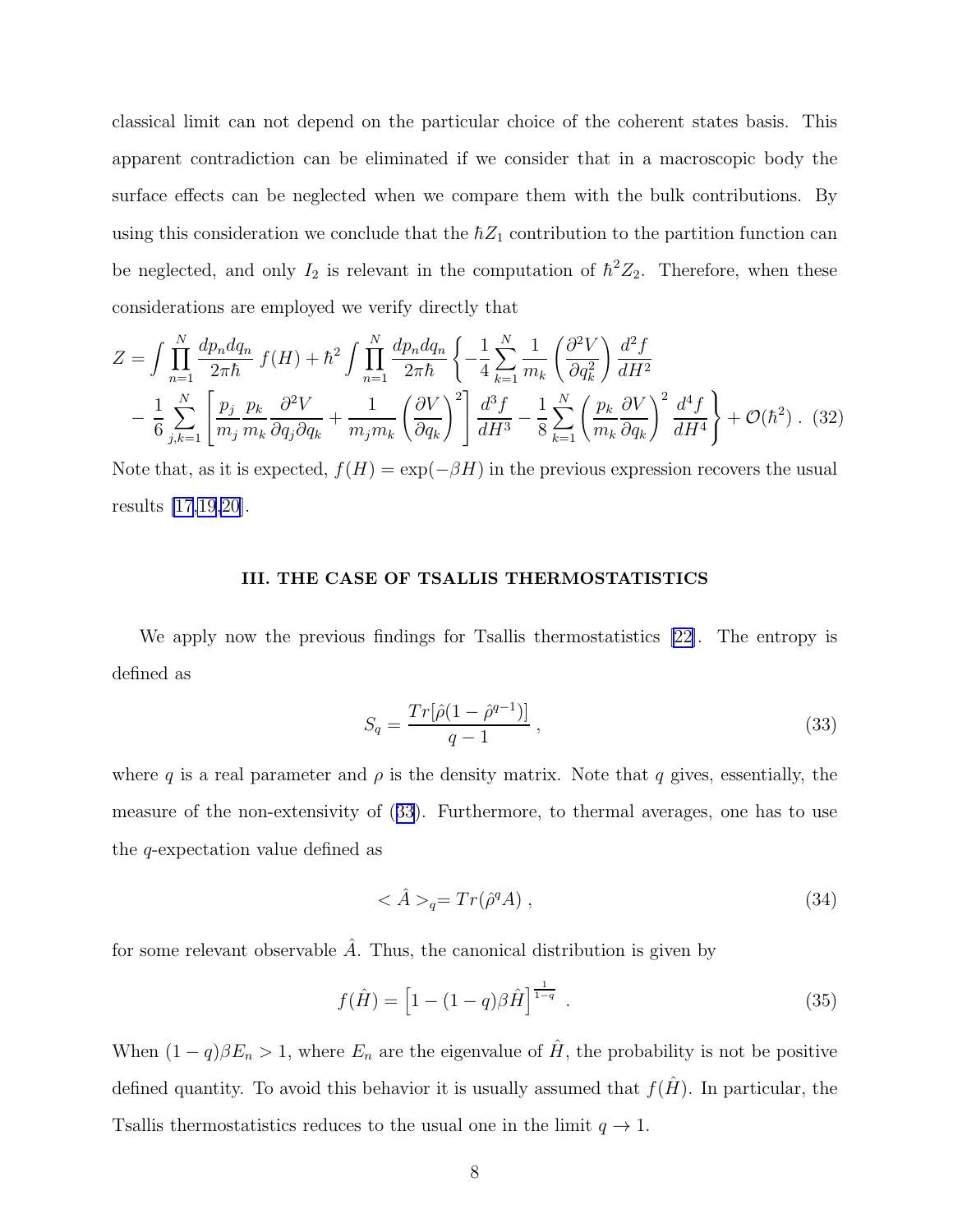<span id="page-8-0"></span>The substitution of [\(35](#page-7-0)) into the previous results gives the partition function for Tsallis thermostatistics up to  $\hbar^2$  order. In this case we have

$$
\frac{d^n f}{dH^n} = (-\beta)^n q(2q-1)(3q-2)\dots[(n-1)q-(n-2)][1-(1-q)\beta H]^{\frac{nq-(n-1)}{1-q}}.\tag{36}
$$

The factor  $\beta^n$  above allow us to arrive at an important conclusion. In fact, in the limit  $\beta \to 0$ the corrections to the classical limit disappear, i. e., the quantum corrections to the classical partition function are irrelevant in the high temperature limit. In this case we are supposing basically that the derivatives  $\left[1 - (1 - q)\beta H\right]^{\frac{nq - (n-1)}{1-q}}$  in [\(32](#page-7-0)) do not diverge. Note that the above conclusion is a direct consequence of the fact that the dependence of the function  $f(\hat{H})$  with  $\beta$  and  $\hat{H}$  appears only in the form  $\beta\hat{H}$ . Thus, the previous conclusion can be applied not only to the Tsallis thermostatistics but to a wide class of possible partition functions.

#### A. The harmonic oscillator

To exemplify the application of the above expressions for a concrete case, we consider a harmonic oscillator whose Hamiltonian is  $\hat{H} = \hat{p}^2/(2m) + m\omega^2 \hat{x}^2$ . For this one-dimensional case,([32](#page-7-0)) is reduced to

$$
Z = \int \frac{dp \, dx}{2\pi \hbar} f(H) + \hbar^2 \int \frac{dp \, dx}{2\pi \hbar} \left\{ -\frac{\omega^2}{4} \frac{d^2 f}{dH^2} - \frac{1}{6} \left( \frac{\omega^2}{m} p^2 + m\omega^4 x^2 \right) \frac{d^3 f}{dH^3} - \frac{\omega^4}{8} x^2 p^2 \frac{d^4 f}{dH^4} \right\} + \mathcal{O}(\hbar^2), \tag{37}
$$

where the derivatives are obtained through (36). In (37) we have to evaluate the integrals for two cases:  $q < 1$  and  $q > 1$ .

Let us consider first the case of  $q < 1$ . Since the integrands appearing in (37) are composed of successive derivatives obtained from (36), the relevant integrals are of the form

$$
\int dx dy \left[1 - (ax^2 + by^2)\right]^\sigma = \pi a^{-1/2} b^{-1/2} ,\qquad (38)
$$

$$
\int dx dy x^{2} \left[1 - (ax^{2} + by^{2})\right]^{\sigma} = \pi a^{-3/2} b^{-1/2} \frac{1}{2(1+\sigma)(2+\sigma)},
$$
\n(39)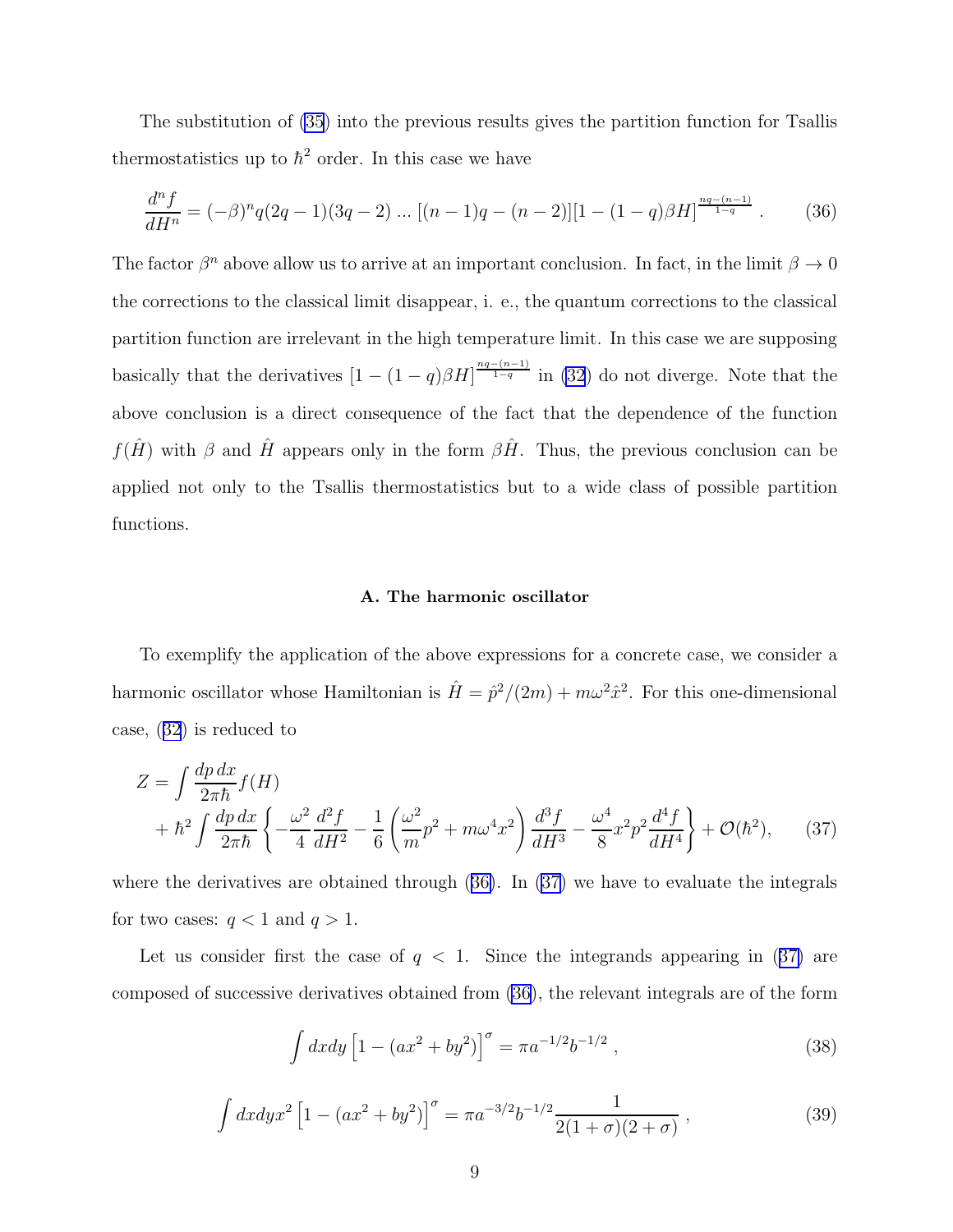and

$$
\int dx dy x^2 y^2 \left[ 1 - (ax^2 + by^2) \right]^\sigma = \pi a^{-3/2} b^{-3/2} \frac{1}{8(1+\sigma)(2+\sigma)(3+\sigma)} ,\tag{40}
$$

with  $\sigma > -1$  in order to have well defined integrals. The above integrals are more easily performed if the transformation  $x = a^{-1/2}r\cos\theta$  and  $y = b^{-1/2}r\sin\theta$  is employed. By substituting the resulting integrals in([37\)](#page-8-0) we obtain for the partition function

$$
Z = \frac{1}{2 - q} \frac{1}{\hbar \omega \beta} - \frac{\hbar \omega \beta}{24} + \mathcal{O}(\hbar^2). \tag{41}
$$

One observes that in the limiting case  $q \to 1$  we recover the usual result. Moreover, the second factor which accounts for the quantum corrections in the first order in  $\hbar$  is independent of  $q$  for the case of harmonic oscillator. It is important to stress that the above results are meaningful for  $q > 2/3$  in order to achieve the convergence of all the integrals in [\(37](#page-8-0)). In the general case, the lower limit for q is fixed by the higher order derivative of  $f(H)$  present in the expansion for Z.

The calculations for the case  $q > 1$  are similar to the previous one and lead to the same expression for Z, i.e., (41). However, in this case the upper limit is  $q < 2$ , and it is now fixed by the exponent of the first term in the expansion for Z.

### IV. CONCLUSIONS

In this paper we have presented for the first time a general procedure to obtain all the quantum corrections for generalized partition functions. As underlined before, this procedure is a generalization of the Wigner expansion for usual statistical mechanics. However, instead to use Wigner representation, we have used the coherent states representation, which is convenient for our purposes. The general formalism was used to explicitly evaluate the first quantum correction to the classical case. This result was applied to a non-extensive (Tsallis) thermostatistics. As an application we have considered the case of the harmonic oscillator. In particular, we have shown that the dominant term in the partition function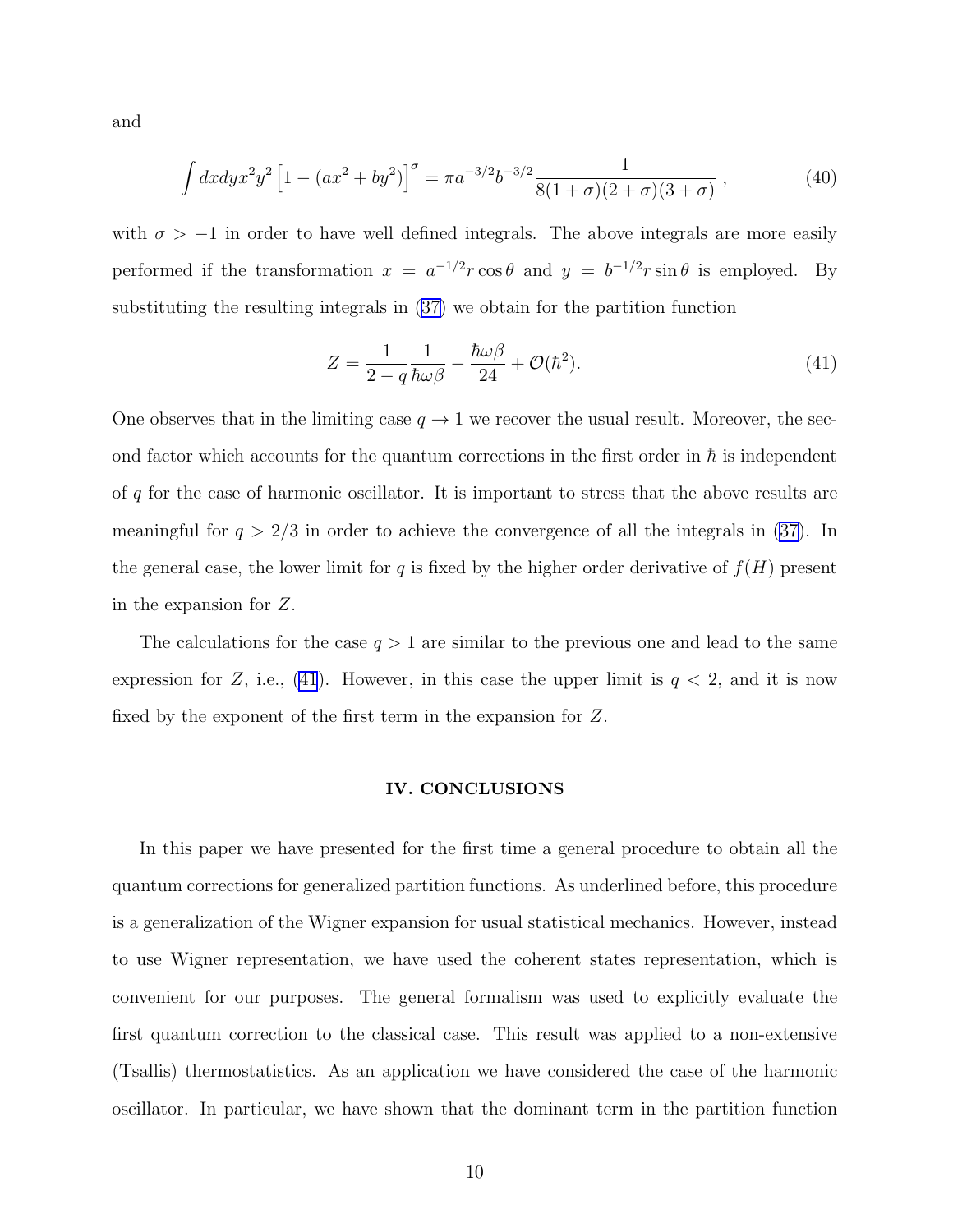depends on q. It is reduced to the usual one when  $q \to 1$  as expected. Moreover, the first quantum correction for the partition function of the harmonic oscillator coming from the Tsallis thermostatistics is shown to be the same as the usual one. We have also determined the specific heat of the system for  $q > 1$  and  $q < 1$ .

## ACKNOWLEDGMENTS

One of us (R.S.M.) thanks C. Tsallis for illuminating discussions. This work was supported partially by CNPq (Brazil).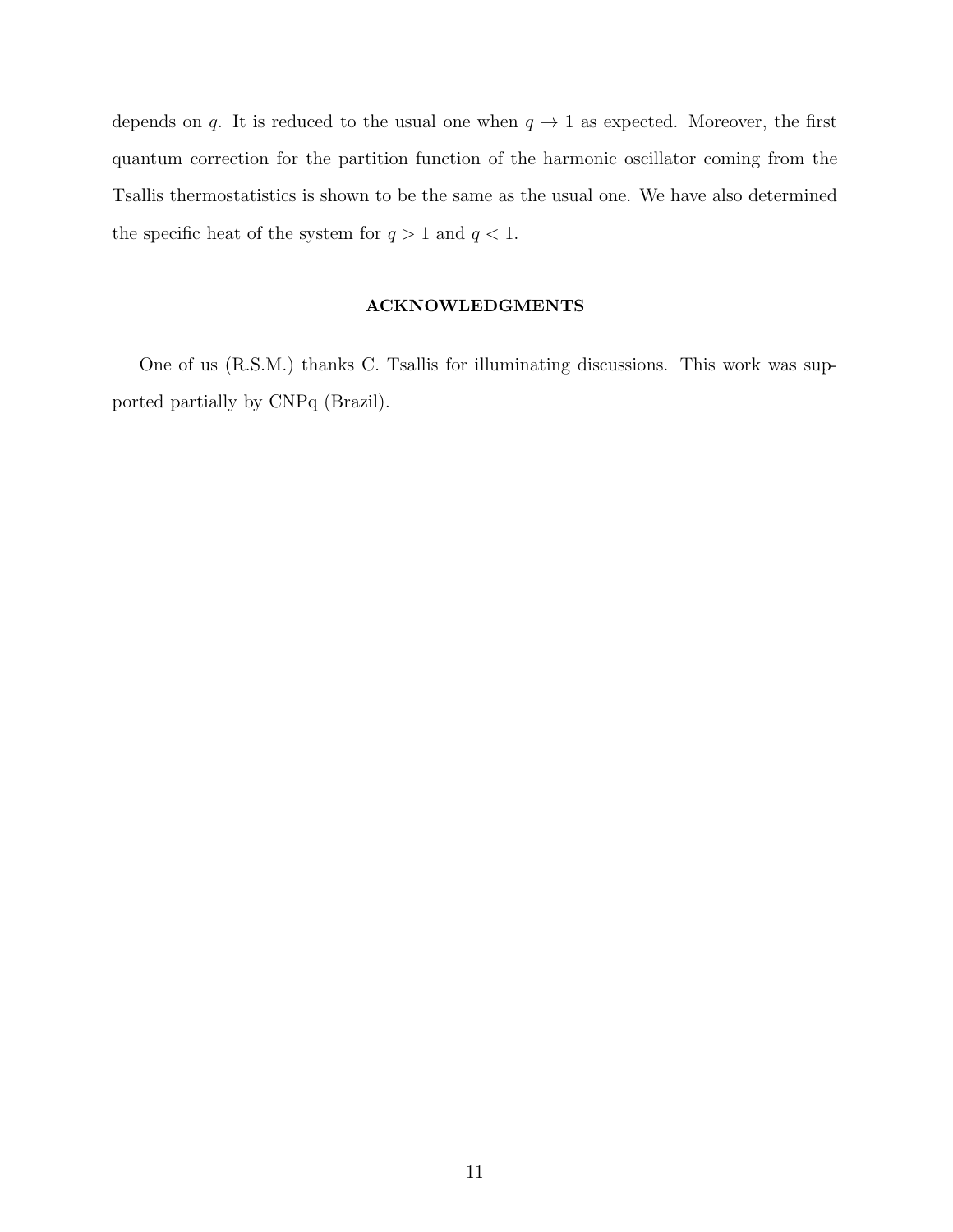# REFERENCES

- <span id="page-11-0"></span>[1] M. F. Shlesinger, B. J. West and J. Klafter, Phys. Rev. Lett. 58(1987) 1100;
- [2] J. P. Bouchaud and A. Georges, Phys. Rep. 195(1991)127;
- [3] M. F. Shlesinger, G. M. Zaslavsky and J. Klafter, Nature 363(1993)31;
- [4] J. Klafter, G. Zumofen and A. Blumen, Chem. Phys. 177(1993)821.
- [5] A. M. Salzberg J. Math. Phys. **6**(1965)158;
- [6] L. Tisza, Generalized Thermodynamics (MIT Press, Cambridge, 1966) p. 123;
- [7] P. T. Landsberg, J. Stat. Phys. 35 (1984)159;
- [8] J. Binney and S. Tremaine, *Galactic Dynamics* (Princeton University Press, Princeton, 1987) p. 267;
- [9] H. S. Robertson, Statistical Thermophysics (P. T. R. Prentice-Hall, Englewood Cliffs, New Jersey, 1993) p. 96.
- [10] B. J. Hiley and G. S. Joyce, Proc. Phys. Soc. 85 (1965)493;
- [11] S. K. Ma, Statistical Mechanics (World Scientific, Singapore, 1993) p. 116;
- [12] S. A. Cannas, Phys. Rev. B52(1995)3034.
- [13] J. O. Indekeu, Physica A183(1992)439;
- [14] J. O. Indekeu and A. Robledo, Phys. Rev. E47(1993)4607.
- [15] A. Plastino and A. R. Plastino,On the universality of Thermodynamics' Legendre transform structure, preprint.
- [16] R. S. Mendes, Some General Relations in Arbitrary Thermostatistics, to appears in Physica A.
- [17] E. Wigner, Phys. Rev. 40(1932)749.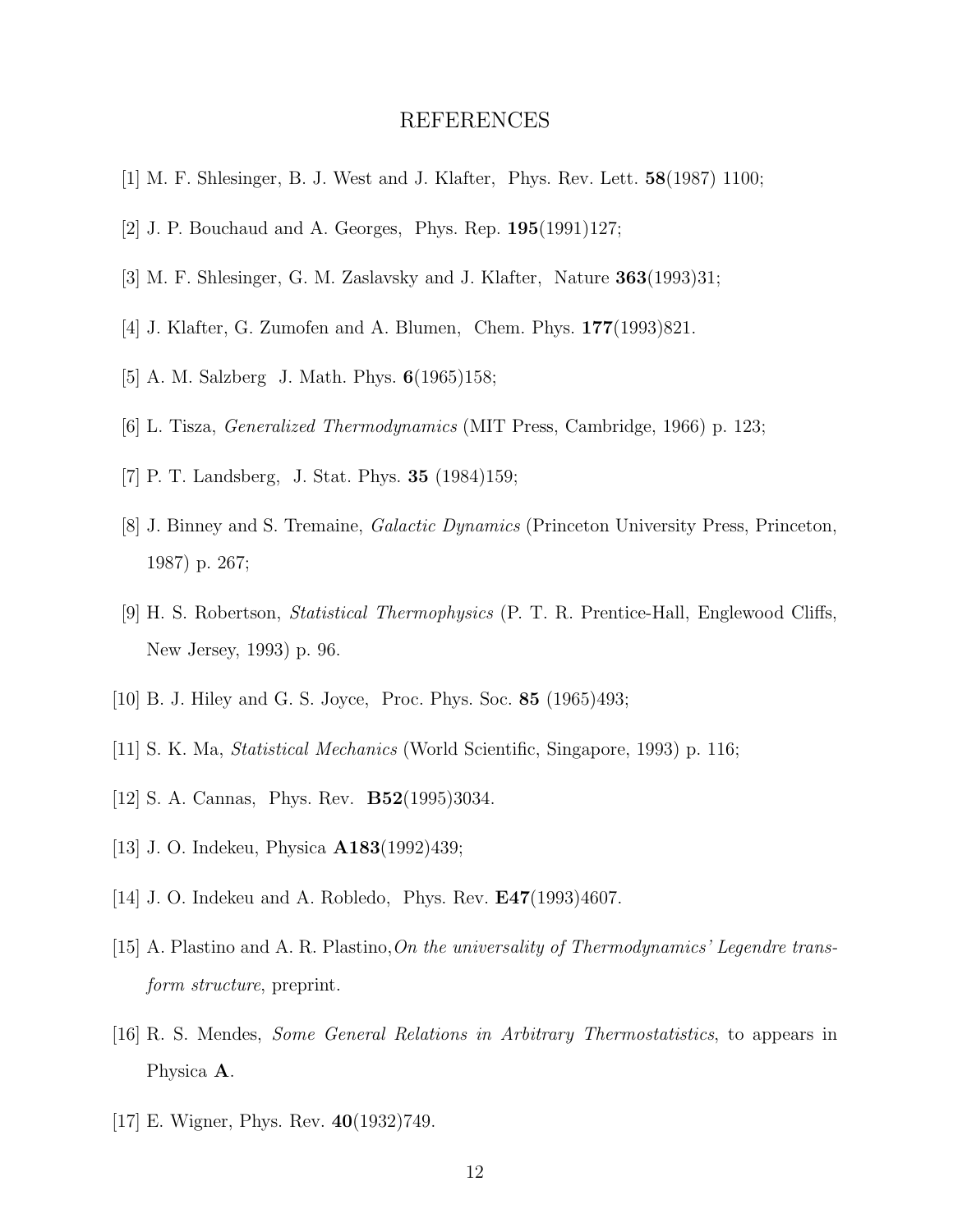- <span id="page-12-0"></span>[18] J. G. Kirkwood, Phys. Rev. 44 1933)31; 45(1934)116.
- [19] T. L. Hill, Statistical Mechanics (McGraw-Hill, New York, 1956) §16;
- [20] L. D. Landau and E. M. Lifshitz, Statistical Mechanics (Part 1) (Pergamon Press, London, 1980) §33.
- [21] J. R. Klauder and B.-S. Skagerstan, Coherent States: Applications in Physics and Mathematical Physics (World Scientific, Singapore, 1985).
- [22] C. Tsallis, J. Stat. Phys. 52(1988)479; E. M. F. Curado and C. Tsallis, J. Phys. A24(1991)L69 (Corrigenda: 24(1991)3187; 25(1992)1019).
- [23] A. R. Plastino and A. Plastino, Phys. Lett. A174(1993)384; A. R. Plastino and A. Plastino, Phys. Lett. A193(1994)251.
- [24] J. J. Aly, Proceedings of N-Body Problems and Gravitational Dynamics, Aussois, France ed F. Combes and E, Athanassoula (Publications de l'Observatoire de Paris, Paris, 1993) p. 19;
- [25] B. M. Boghosian, Phys. Rev. **E53**(1996)4754.
- [26] P. A. Alemany and D. H. Zanette, Phys. Rev.  $E49(1994)R956$ ;
- [27] D. H. Zanette and P. A Alemany, Phys. Rev. Lett. 75(1995)366;
- [28] C. Tsallis, S. V. F. Levy, A. M. C. de Souza and R. Maynard, Phys. Rev. Lett. 75(1995)3589;
- [29] M. O. Caceres and C. E. Budde, Phys. Rev. Lett. 77(1996)2589;
- [30] D. H. Zanette and P. A. Alemany, Phys. Rev. Lett. 77(1996)2590.
- [31] A. R. Plastino and A. Plastino, Physica A222(1995)347;
- [32] C. Tsallis and D. J. Bukman, Phys. Rev. E54(1996)R2197;